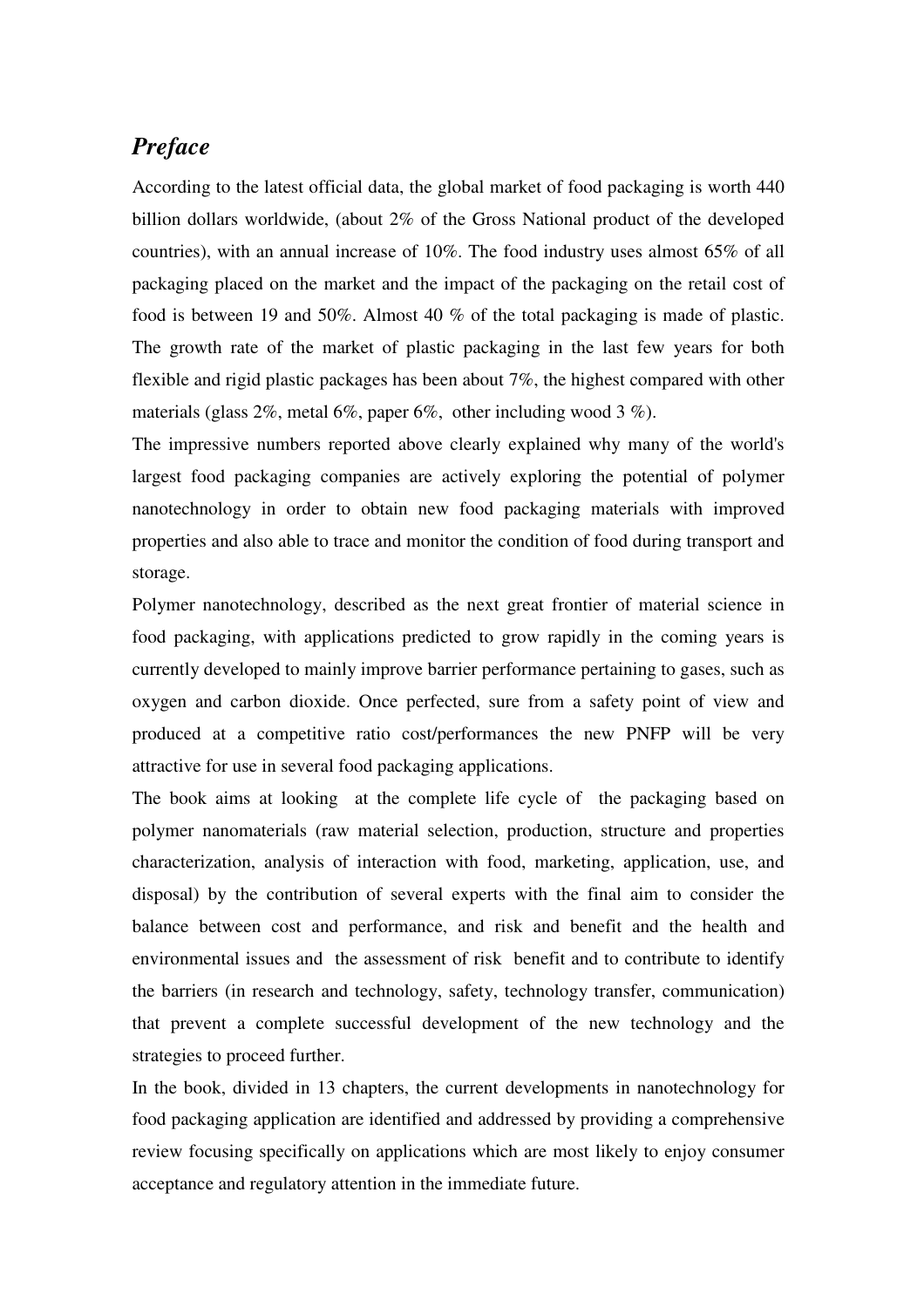After a general introduction of the topic with a focus on current issues and future trends soon an 'ethical design' is introduced (Chapter 2) as a concept which puts into practice key ideas like the precautionary principle and presents a model of accountability, responsibility, and ethical consideration commensurate with the current understanding of all sorts of risks and hazards, whether they are known, unknown or unknowable. The book then dwells into *science*: Two chapters are dedicated to characterization of these novel materials investigating the evolution of the rheology and of the structure and morphology in dependence of processing conditions and kind of constituents. The interesting application of plasma technologies in the field of production of food packaging materials for production of barrier coatings on polymeric materials by non-equilibrium gas discharges is illustrated in chapter 5 The main aspects of nanomaterials for food packaging from oil polymers (polyolefins) and from renewable resources polymers are reported in a sequence (chapter 6 and 7) in order to better compare both kinds of materials. Chapter 8 and 9 are dealing with two specific innovative applications as the use of cellulose nanowhiskers for food biopackaging and edible nano-laminate coatings. The general issues linked to interactions of nanomaterials with food are reported in chapter 10. Some examples of degradation under natural weathering exposure and recycling are reported in the chapters 11 and 12. The final chapter concludes the book with as overview about the rapidly evolving and expanding field of the usage of polymer nanocomposite materials for food packaging application. Each chapter contains a complete list of references related to the topic.

The book intends to show the reader that nanomaterials offer some exciting benefits to the food industry, including better materials for food packaging and also safer foods on supermarket shelves that have lower incidences of contamination with chemical adulterants and potentially life-threatening microorganisms. The applications reviewed here were specifically chosen because they are the most likely nanofood products to be accepted by consumers in the short-term. The science community must continue to be stalwart against the potential dangers that the use of this new technology will pose, and successful and safe implementation of these applications will require constant dialogue between scientists, technologists and consumers. If these endeavours will be successful, then the benefits of nanotechnology may play an important role in making the world's food supply healthier, safer, and more plentiful.